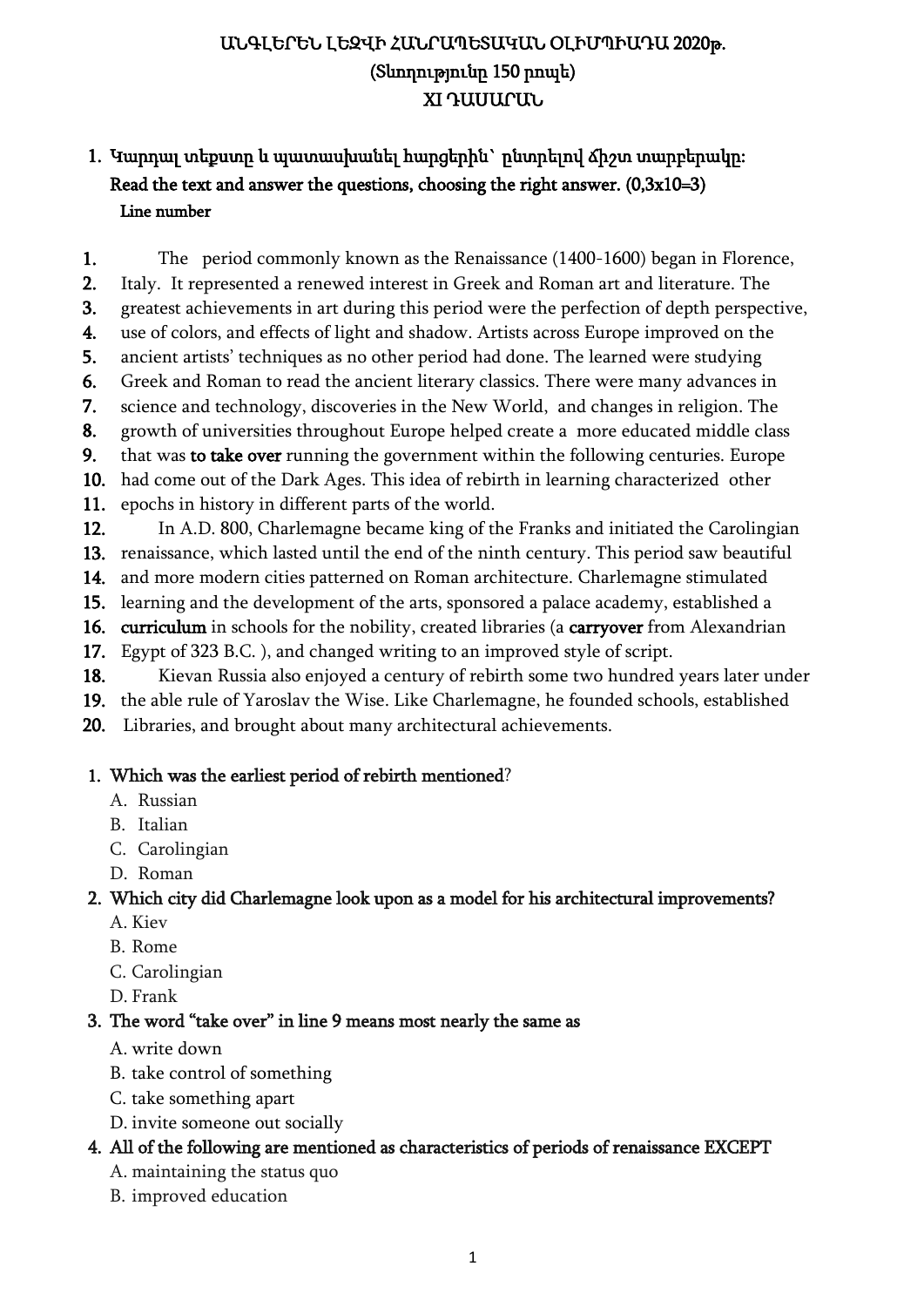#### C. architectural advances

D. the creation of libraries

#### 5. What can we assume about Yaroslav?

- A. He was illiterate.
- B. He was a competent leader.
- C. He was selfish.
- D. He was cruel.

#### 6. The word "carryover" in line 16 means most nearly the same as

- A. absence
- B. innovation
- C. remnant
- D. barbarism

## 7. According to the passage, what do all three periods have in common?

- A. A concern for education and art
- B. A desire for advanced science and technology
- C. A contempt for new libraries
- D. An interest in travelling throughout the world

## 8. What does the word "renaissance "mean in the context of three civilizations?

- A. Doing nothing as the ancients had done
- B. Destroying Roman culture at any cost
- C. Improving on the basic principles of past cultures
- D. Tearing down existing buildings and using Roman architectural techniques for new ones

#### 9. The word "curriculum" in line 16 means most nearly the same as

- A. program of recovery
- B. datum
- C. stadium
- D. program of studies

## 10. Which renaissance had the most widespread and lasting effect on future generations?

- A. Italian
- B. Kievan
- C. Alexandrian
- D. Carolignian

## TASK 2. Ընտրել ճիշտ նախածանցը, որը, արմատին ավելացնելիս, կունենա նշված բառի իմաստը:

## Choose the correct prefix that, when added to the root, gives the meaning indicated. (0,3x5=1.5)

1. Because of the child's \_\_\_\_\_**normal** behavior, he was referred to a psychiatrist.

Meaning of the indicated word: not normal

A. bi-B. semi-C. ab-

D. post-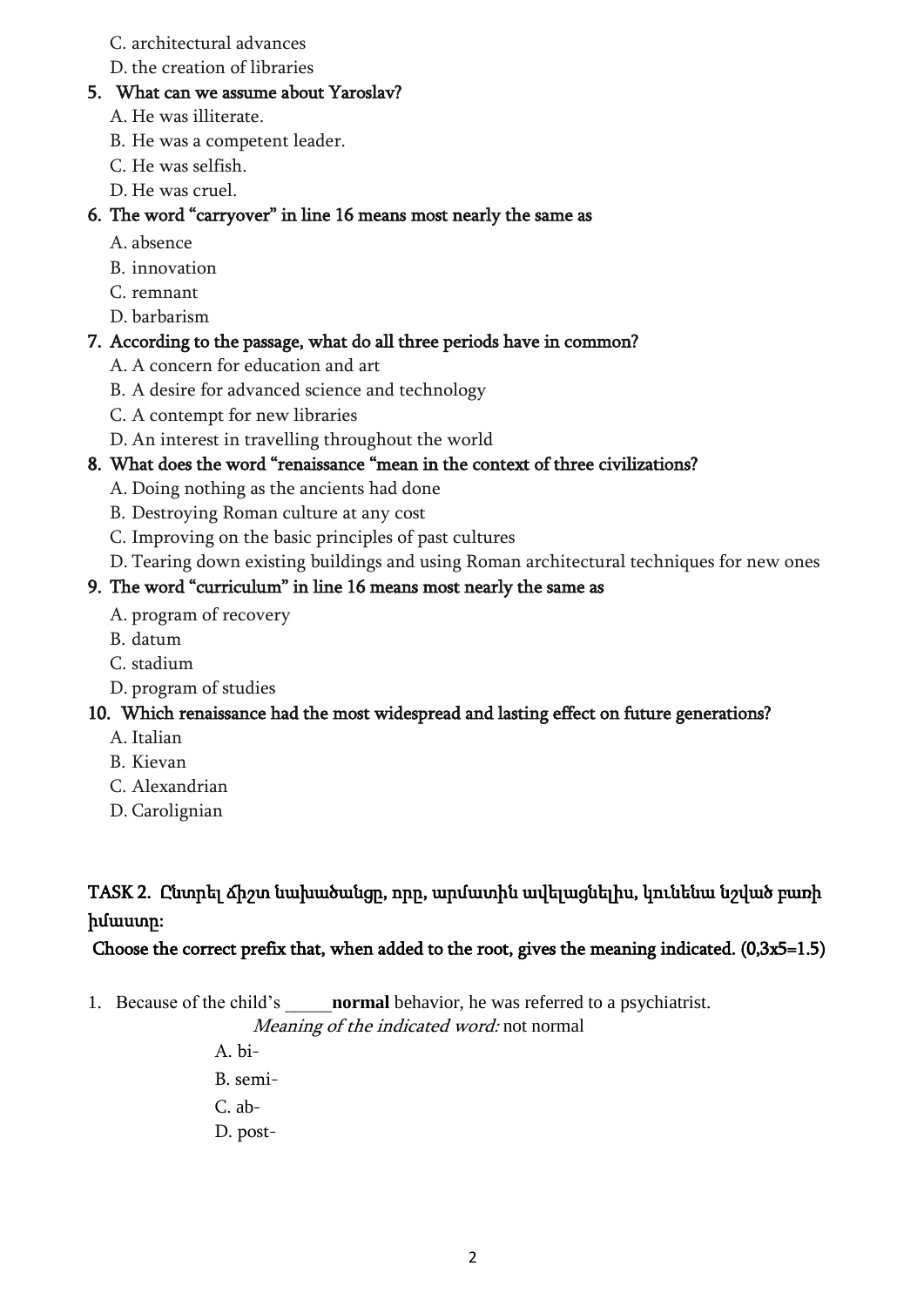2. The mole is a \_\_\_\_\_**terranean** animal that destroys lawns. Meaning of the indicated word: underground A. ex-B. per-C. con-D. sub-3. We have made a great deal of \_\_\_\_\_**gress** in combating this disease. Meaning of the indicated word: moving forward A. pro-B. anti-C. contra-D. dis-4. We need to complete the **weekly** bulletin. Meaning of the indicated word: every other week A. bi-B. semi-C. contra-

- D. post-
- 5. Incidents of [armed](https://dictionary.cambridge.org/dictionary/english/armed) [robbery](https://dictionary.cambridge.org/dictionary/english/robbery) have \_\_\_\_\_creased over the last few [years.](https://dictionary.cambridge.org/dictionary/english/year)

Meaning of the indicated word: become larger in amount or size A. de-B. dys-C. in-

D. ante-

### TASK 3. Ընտրել ավելորդ բառը: Choose the odd word. (0,3x10=3)

- 1. Wolfgang Amadeus Mozart he started composing at the age of five and wrote more than 600 pieces of music.
- 2. The reading of the book made his wife to feel a bit sad.
- 3. Robots will be sent to explore the surface of the Moon and bring back many information.
- 4. If for some reason you are unable to connect to the Internet, just phone to us.
- 5. Many of the sonnets Shakespeare wrote were devoted to a woman with  $\underline{a}$  dark hair and black eyes.
- 6. It's surprising how much quickly people in the  $19<sup>th</sup>$  century got used to travelling by train.
- 7. Most children have a lunch at around 12 o'clock in the afternoon.
- 8. Despite of her fear of heights, Jane decided to fly with a group of her classmates to the Bahamas.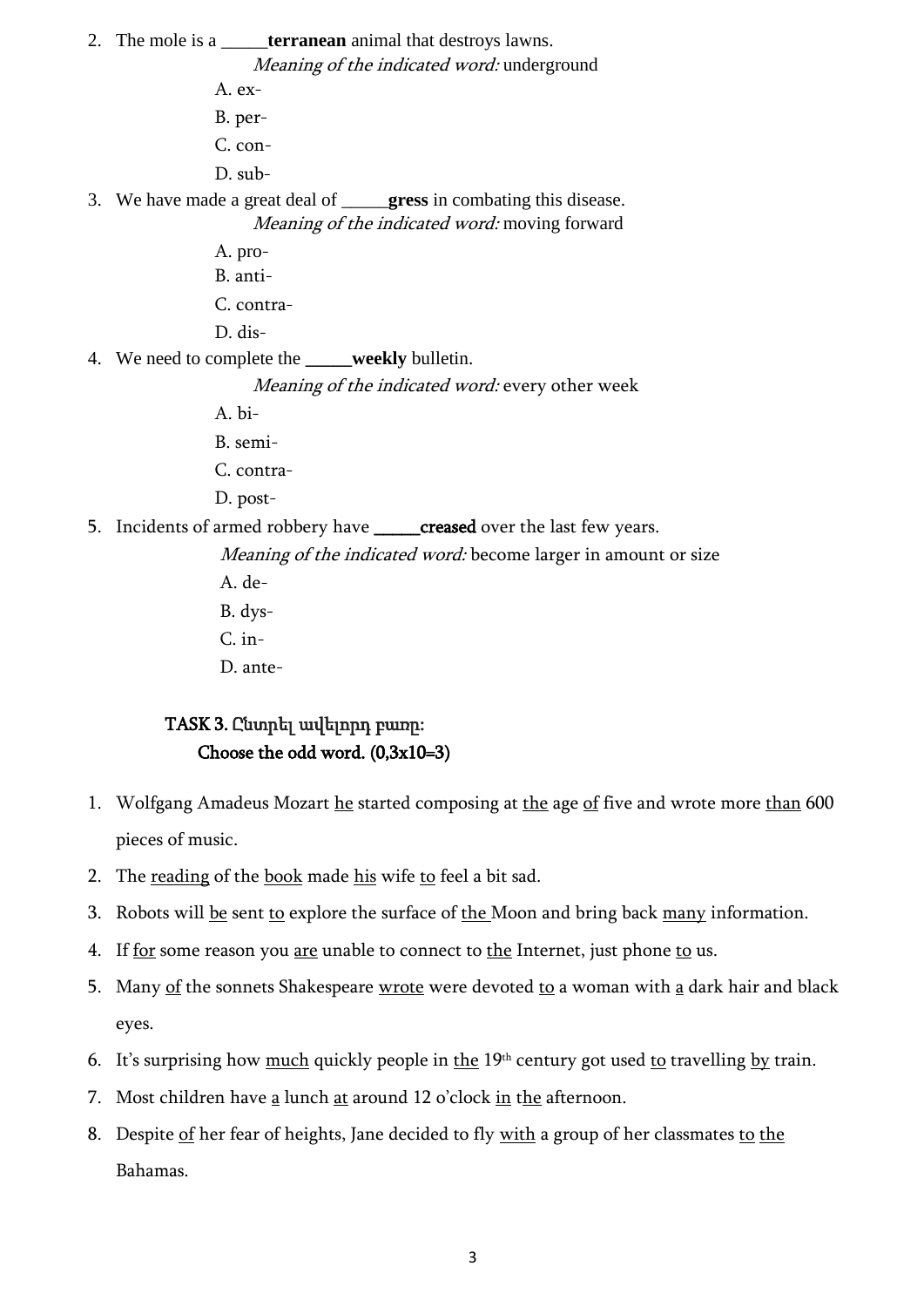- 9. Unfortunately, many university courses do not provide to students with the basic study skills they really need.
- 10. The most sensible travelers always find some comfortable place and to spend a good time.
- TASK 4. Ընտրել այն պատասխանը, որն առավելագույնս պահպանում է տրված նախադասության իմաստը` ընդգծված բառի փոխարեն օգտագործվելիս: Select the answer choice that best maintains the meaning of the original sentence if you use it in place of the word that is underlined.  $(0,3x10=3)$
- 1. The volcano lays **dormant** now, but we feel sure it will erupt again within the year. A) inactive B) awake C) dynamic D)busy
- 2. The migration from Asia to North America across the Bering Strait was a monumental event in human history.
- A) disastrous B) trivial C) important D) annual 3. Panthotenic acid is **abundant** in eggs, peas and potatoes. A) plentiful B) scarce C) inadequate D) insufficient 4. Some hotels in the United States have imposed a ban on cigarette smoking.
- A) permission B) guarantee C) prohibition D) freedom
- 5. Samantha **deliberately** let Tom know that she was dating someone else. A) purposely B) unintentionally C) accidentally D) unexpectedly
- 6. During the 1940's, a long period of **drought** turned the great Texas plains into a dustbowl. A) violent winds B) dry weather C) earthquakes D) heavy rains
- 7. The cunning politician is **infamous** for accepting bribes from business circles. A) notorious B) praised C) outstanding D) reputable
- 8. After she discussed the matter with the president of the bank, the businesswoman instantly received the loan.
	- A) slowly B) finally C) eventually D) immediately

9. As the saying goes, those who live by the sword will **perish** by the sword. A) breathe B) survive C) die D) win

10. After listening to the testimony, the members of the jury delivered their verdict. A) arrangement B) cross-examination C) decision D) foreman

## TASK 5. Ընտրել համատեքստին համապատասխանող խոսքիմասային ձևը: Fill in the blanks with the word form that best fits each space.  $(0,3x10=3)$

A (1) lighthouse is a structure from which light is projected at night, or which serves as a marker by day, to guide ships (2) in coastal waters. Lighthouses are constructed at (3) points on a coastline, at (4)  $\qquad \qquad$  to harbours and estuaries, on rocky reefs, on islands, and even in the water. Lighthouses help to  $(5)$   $\qquad \qquad$  a ship's location, warn ships of  $(6)$ dangers, and notify them that land is (7) \_\_\_\_\_\_\_.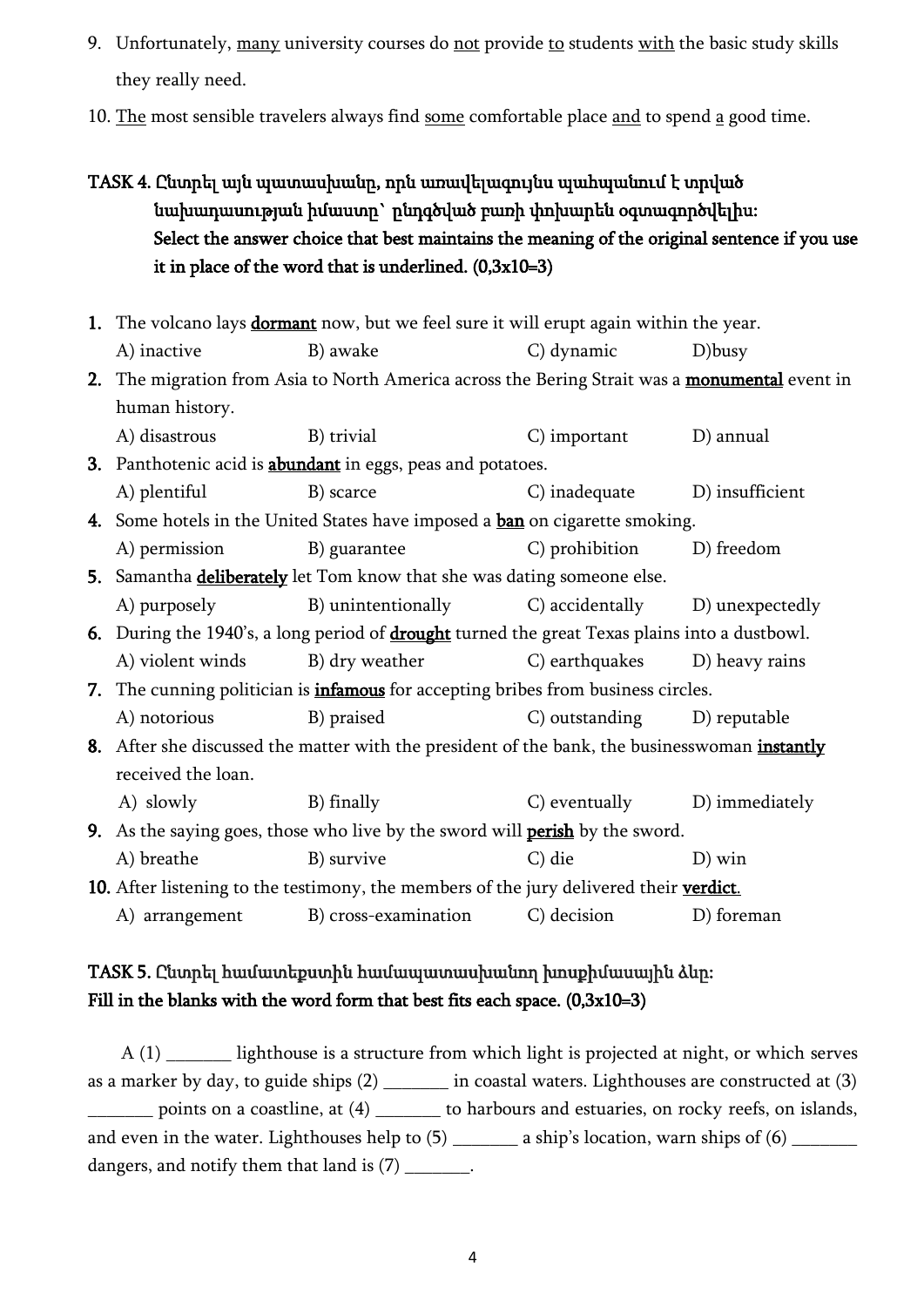Lighthouses (8) from smaller beacons in that a lighthouse includes living quarters for a lighthouse keeper. Today, however, most lighthouses use automatic (9) \_\_\_\_\_\_\_ lights that do not (10) \_\_\_\_\_\_\_ a full-time resident operator.

| 1.  | A. commonly     | B. common      | C. commonness     | D. uncommon      |
|-----|-----------------|----------------|-------------------|------------------|
| 2.  | A. sailor       | B. sails       | C. sailing        | D. sailer        |
| 3.  | A. importantly  | B. important   | C. importance     | D. unimportantly |
| 4.  | A. enter        | B. entrant     | C. entrances      | D. entered       |
| 5.  | A. identifying  | B. identify    | C. identification | D. identified    |
| 6.  | A. potientially | B. potency     | C. potential      | D. potent        |
| 7.  | A. nearly       | B. nearness    | C. near           | D. nearest       |
| 8.  | A. difference   | B. differ      | C. differently    | D. different     |
| 9.  | A. electrify    | B. electricity | C. electric       | D. electrician   |
| 10. | A. require      | B. requirement | C. required       | D. requiring     |
|     |                 |                |                   |                  |

TASK 6. Ընտրել նախադասության բովանդակությանը համապատասխանող տարբերակը: Choose the appropriate option. (0,3x10=3)

| 1. "Did you go on holiday_?" "No, I was with my friends."                       |                                                              |  |  |  |  |
|---------------------------------------------------------------------------------|--------------------------------------------------------------|--|--|--|--|
| A) by your own                                                                  | B) on your own                                               |  |  |  |  |
| C) on yourself                                                                  | D) for yourselves                                            |  |  |  |  |
|                                                                                 | 2. "The railway tunnel under_was officially opened in 1994." |  |  |  |  |
| A) English Channel                                                              | B) a Channel of the English                                  |  |  |  |  |
| C) the English Channel                                                          | D) an English Channel                                        |  |  |  |  |
|                                                                                 |                                                              |  |  |  |  |
| A) to going swimming                                                            | B) to go swimming                                            |  |  |  |  |
| C) going to swimming                                                            | $D$ ) to go swim                                             |  |  |  |  |
| 4. "You have parked your car in the wrong place." "Sorry, I didn't the sign."   |                                                              |  |  |  |  |
| A) give attention on                                                            | B) pay attention to                                          |  |  |  |  |
| C) pay attention at                                                             | D) take any attention at                                     |  |  |  |  |
| 5. It was that we went camping in the mountains last weekend.                   |                                                              |  |  |  |  |
| A) such nice weather                                                            | B) so nice a weather                                         |  |  |  |  |
| C) too nice weather                                                             | D) so nice weather                                           |  |  |  |  |
| 6. "Do you like the new curtains in the dining-room?" "They are_"               |                                                              |  |  |  |  |
| A) beautiful extreme                                                            | B) extreme beautifully                                       |  |  |  |  |
| C) extremely beautifully                                                        | D) extremely beautiful                                       |  |  |  |  |
| 7. "stretch more than 3,000 miles across North America, covering eight states." |                                                              |  |  |  |  |
| A) Rocky Mountains                                                              | B) The Rocky Mountains                                       |  |  |  |  |
| C) The Rocky Mountain                                                           | D) The Rocky                                                 |  |  |  |  |
| 8. "No sooner_everyone started to gossip about him."                            |                                                              |  |  |  |  |
| A) had Mike left than                                                           | B) had Mike left when                                        |  |  |  |  |
| C) did Mike leave when                                                          | D) Mike had left than                                        |  |  |  |  |